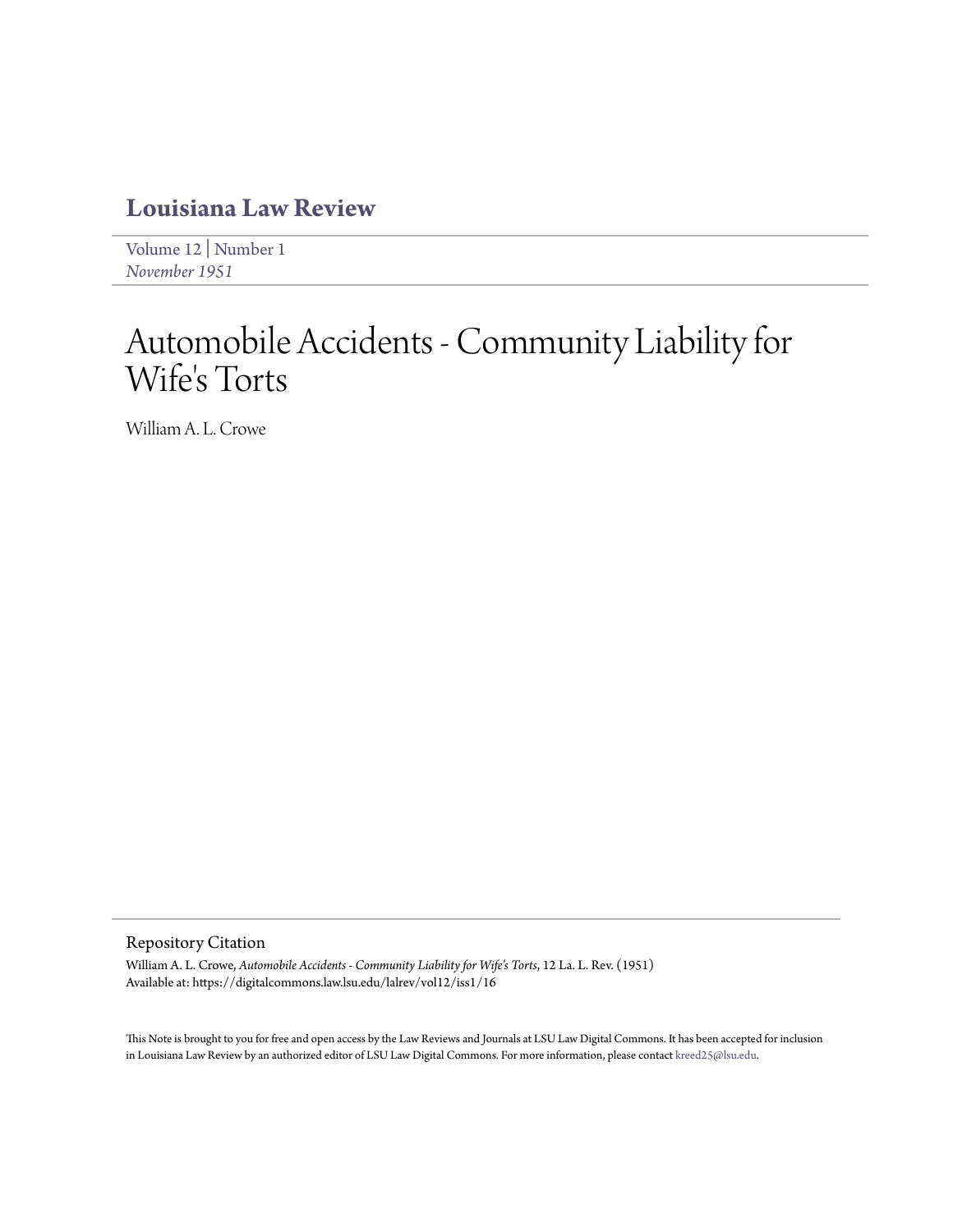### **Notes**

#### AUTOMOBILE ACCIDENTS-COMMUNITY LIABILITY FOR **WIFE's TORTS**

Defendant wife negligently caused an accident while using the family car for the purpose of borrowing a knitting needle to knit herself a sweater. *Held,* defendant husband was liable in solido with his wife. *Brantley v. Clarkson,* 217 La. 425, 46 So. 2d 614 (1950).

In so holding the supreme court modified the doctrine of Adams *v.* Golson,<sup>1</sup> which the court of appeal had reluctantly followed.<sup>2</sup> In *Adams v. Golson* the wife's accident occurred while she was on her way to her evening meal after having attended a style show and before attending a social meeting. It was decided that the wife's trip was for her own pleasure and benefit.3 The court concluded that such a trip was not a community errand<sup>4</sup> and so did not hold the husband liable in solido with his wife.

Under *Adams v. Golson* the wife could utilize the family car and negligently cause an accident, in which case the victim would go uncompensated unless the wife had separate property; yet the wife could continue living in the comfort of the untouched community wealth.

The principal case has eliminated such an undesirable situation. The supreme court has now decided that the community owes the wife recreation, enjoyment and pleasure as well as food and clothes and that the former are to be considered within the scope of community affairs. Perhaps the court best explained itself for this change when it quoted from the court of appeal opinion as follows: ". **.** . the legitimate pursuits of the wife whether for wholesome recreation and pleasure or for other purposes consonant with the intangible and imponderable obliga-

**3.** The evening meal, which apparently was within the scope of community affairs, **was** deemed merely incidental to the wife's trip.

**<sup>1. 187</sup>** La. **363, 174** So. **876 (1937).**

<sup>2.</sup> Brantley v. Clarkson, **39 So. 2d 617** (La. **App.** 1948).

<sup>4.</sup> Briefly, the rationale in *Adams v.* Golson is that even though the husband is not generally liable for his wife's torts he may be held for her negligent driving under **a** theory of agency, that is, when **a** wife uses the family **car** for community affairs with her husband's authorization, she is an agent of the community **and** therefore the husband, **as** head and master of the community, is responsible for her negligent driving.